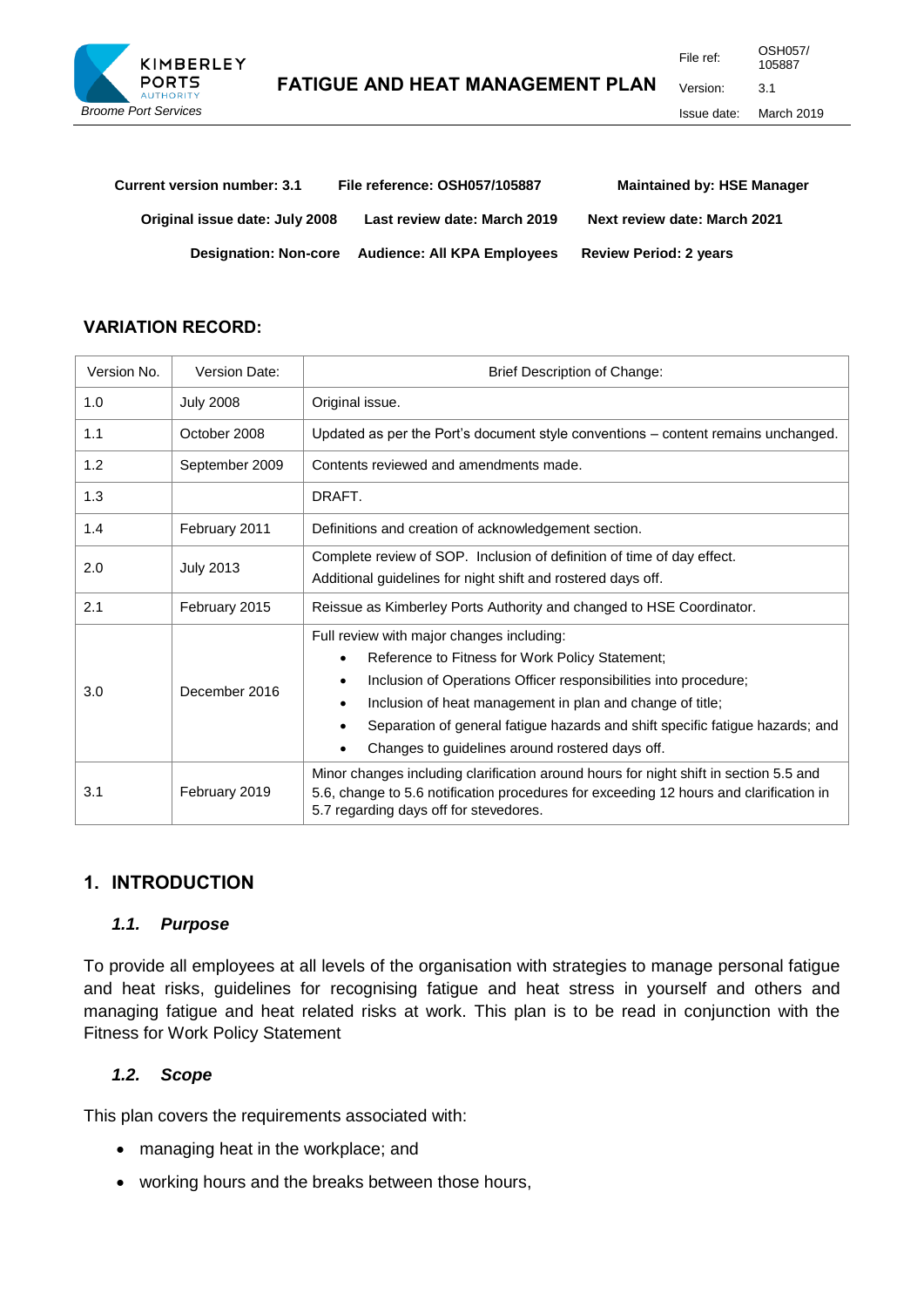for all employees at the Port of Broome.

## *1.3. References*

- KPA Alcohol and Other Drugs Procedure;
- KPA Fitness for Work Policy Statement; and
- Enterprise Agreements.

# **2. DEFINITIONS**

**Circadian rhythms** – the internal body clock, the body's natural rhythms that are repeated approximately every 24 hours.

**Fatigue –** The loss of alertness and capacity to perform safely that results from insufficient sleep or poor quality sleep, working at times when you would normally be asleep or engaging in mentally or physically demanding activities.

**Heat Stress** – The net heat load on the body from the ambient environment, clothing and metabolic demands of an activity.

**Heat Illness** – A heat-induced illness that can cause serious injury.

**Heat Stroke** – A failure of the body's perspiration mechanism resulting in accelerating rise in body core temperature.

**Time of day effect –** this refers to the normal cycle of attentiveness and tiredness through the 24 hour day. During a typical day where a person has slept at night for 7-8 hours, they will experience periods of maximum fatigue in the early hours of the morning and a lesser period of fatigue in the early afternoon. During the fatigue periods of this cycle one may experience reduced attentiveness and during the high energy periods it can be difficult to sleep soundly.

# **3. RESPONSIBILITIES**

# *3.1. Manager Responsibilities*

Management responsibilities in relation to heat and fatigue management include:

- to provide information to new and prospective employees regarding the location of the workplace, type of work (for example irregular shift work), the weather conditions and working in a marine environment;
- to ensure that heat risks associated with work are considered during planning stages; and
- to recognise that personal problems on and off site can adversely affect safety performance.

For Manager's responsible for stevedores and maintenance workers your responsibilities also include: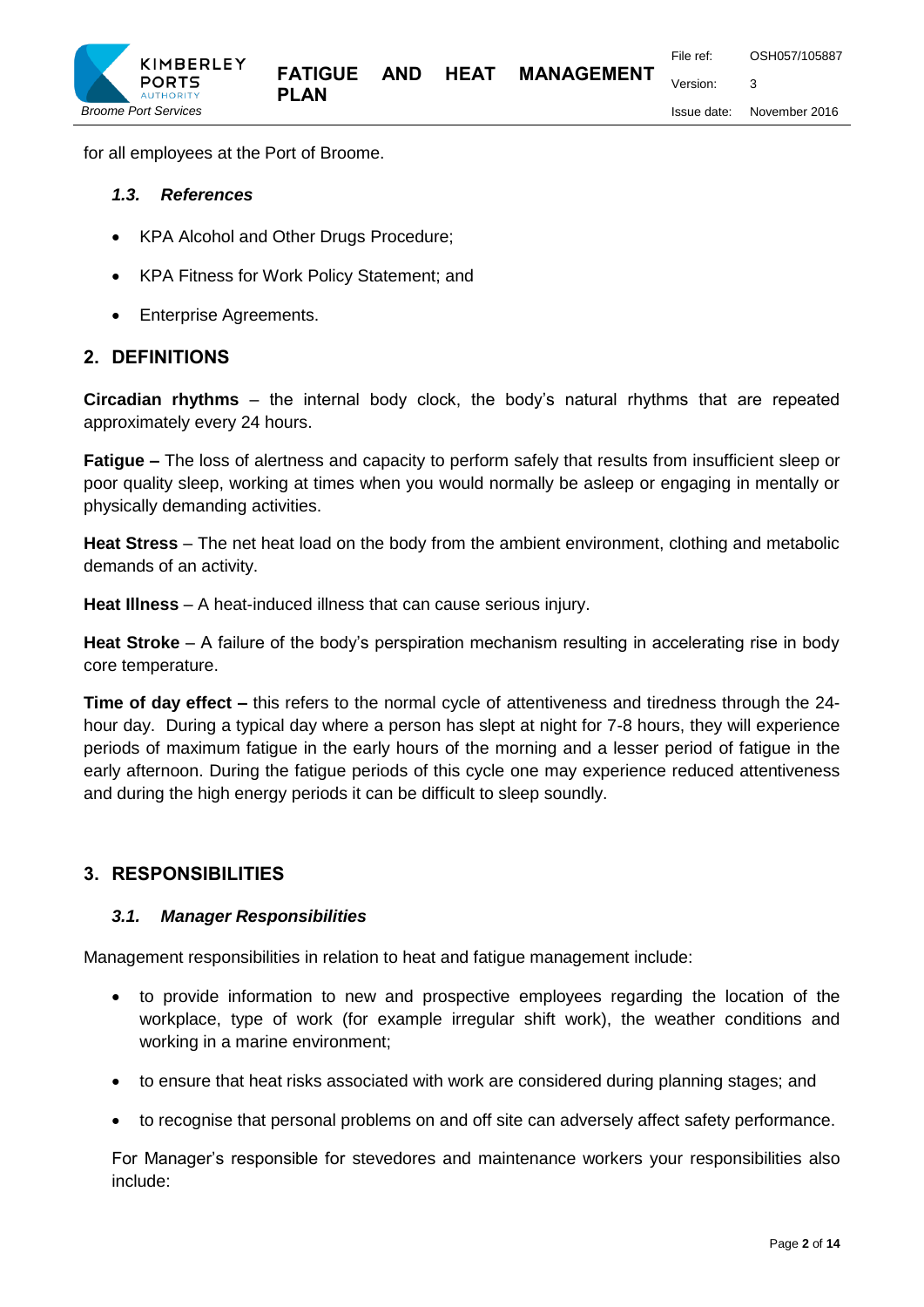- to establish shift changeover processes which fully inform incoming shift workers with current operating conditions;
- to ensure rosters are designed and scheduled with the following principles in mind:
	- a. address the opportunity for quantity and quality of sleep particularly addressing the "time of day" effect;
	- b. ensuring that the number of consecutive shifts (in particular night shifts), shift lengths and rest periods between shifts are considered in roster compilation;
	- c. understanding that employees have a need to balance the competing requirements of their jobs with their social and domestic responsibilities;
	- d. complying with breaks as specified in this plan and the EA;
	- e. ensuring the number of consecutive "on call" shifts takes into consideration "occasional" or "frequency" of all call outs to determine restrictions on consecutive shifts; and
	- f. addressing the potential for secondary employment to impact employee fatigue; and
- to authorise any exceptions to hours worked stated in this plan.

#### *3.2. Supervisor and Operations Officer Responsibilities*

Responsibilities for Supervisors and operations officers in relation to heat and fatigue management include:

- as per section 4.1 of this plan, to be alert for signs of fatigue and heat stress on the job and to instruct a worker to take an in-shift break immediately once these are observed;
- liaise with the relevant Manager or their delegate to modify the work schedule if there are concerns regarding extreme weather conditions;
- immediately report the observed signs of fatigue or heat stress to the relevant Manager or delegate for further investigation;
- be alert for any unusual behaviour, which might indicate stress, chronic fatigue or personal problems;
- ensure scheduled meal breaks and rest periods are taken; and
- report and respond to any incidents and accidents arising from hazards associated with fatigue or heat stress.

In addition to the above, additional responsibilities for operations officers are:

 be aware that the hours between midnight and 6.00am and the first night shift of a sequence may be particularly problematic for drowsiness; and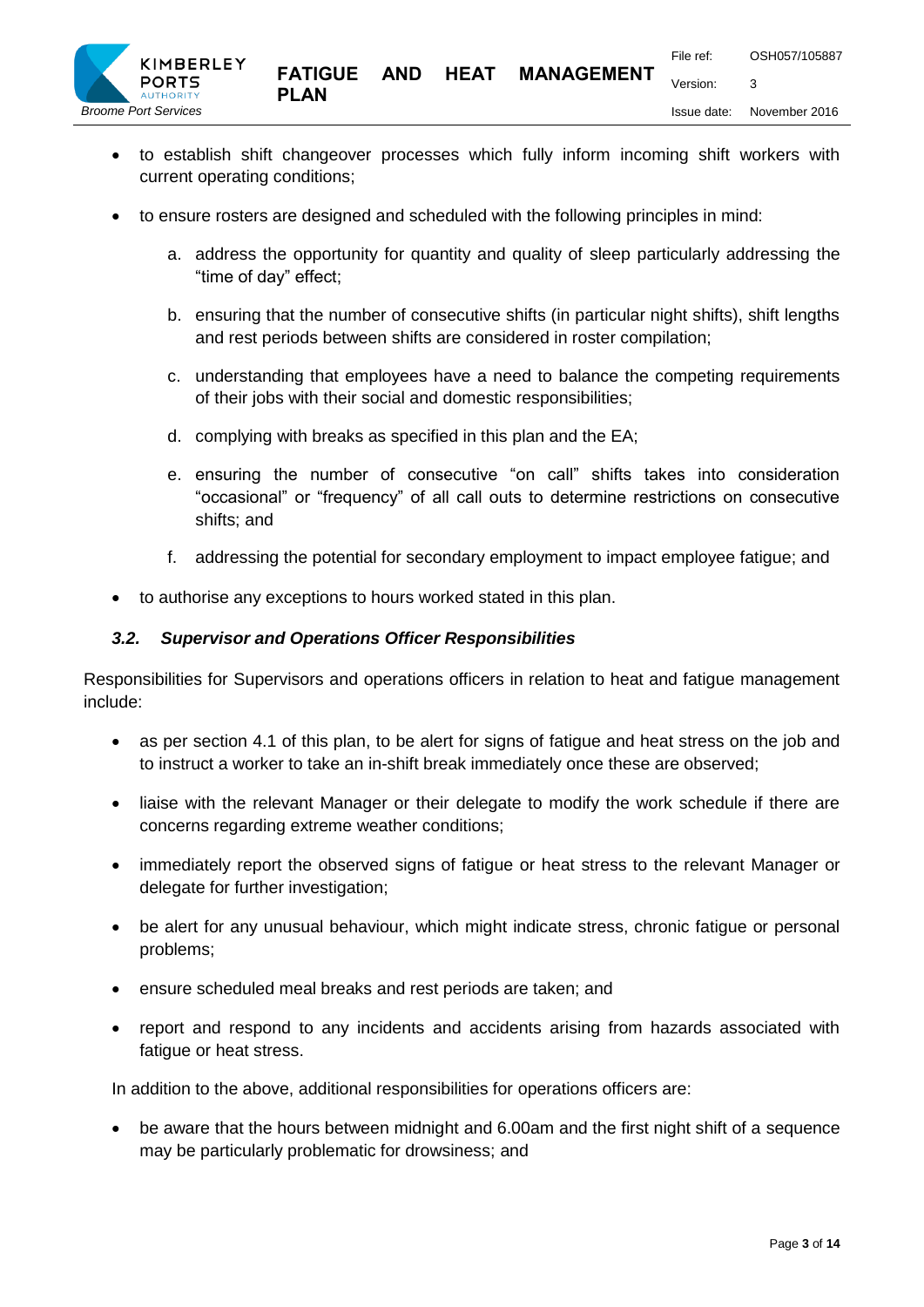• ensure that work rosters comply with this plan and that authorisation is sought for any exceptions outlined in this plan.

### *3.3. Employee Responsibilities*

All employees are required to attend work fit to safely perform their duties without risk to themselves or others. This can only be managed from a personal perspective by ensuring that an individual's time away from work includes sufficient sleep and recovery. This will include, amongst other things, employees managing any health, lifestyle, personal or family responsibilities that may impact on their fatigue.

Employee responsibilities in relation to fatigue and heat management include:

- present to work in a fit condition and not adversely affected by fatigue;
- utilise breaks provided within and between shifts to rest and recuperate;
- utilise PPE, sunscreen and equipment such as water bottles, fans and shade to minimise heat stress risks;
- report all incidents and accidents arising from hazards associated with shift work, fatigue or heat stress;
- recognise signs of sleep deprivation, fatigue and heat stress and understand the potential impact these risks may have on yourself and others;
- report to your supervisor the circumstances in which fatigue or heat stress are impacting on individual wellbeing and workplace safety;
- understand the implications of voluntarily seeking additional work hours, including secondary employment, that have the potential to increase risks to individual and organisational health and safety;
- ensure you comply with this plan; and
- for stevedore and maintenance workers, ensure your allocated shifts comply with this plan.

### **4. HEAT MANAGEMENT**

Heat stress arises from a combination of work activities, environmental factors and factors outside of work (e.g. adequate rest, stress, medication, alcohol consumption). The management of heat stress is a shared responsibility between the employer and employees.

It is important that employees are aware of the different types of heat illnesses and related symptoms. Personal behaviour can affect heat stress as well with positive behaviours including:

- maintaining good hydration both during and outside of work;
- limiting consumption of alcohol and caffeine;
- eating healthy meals;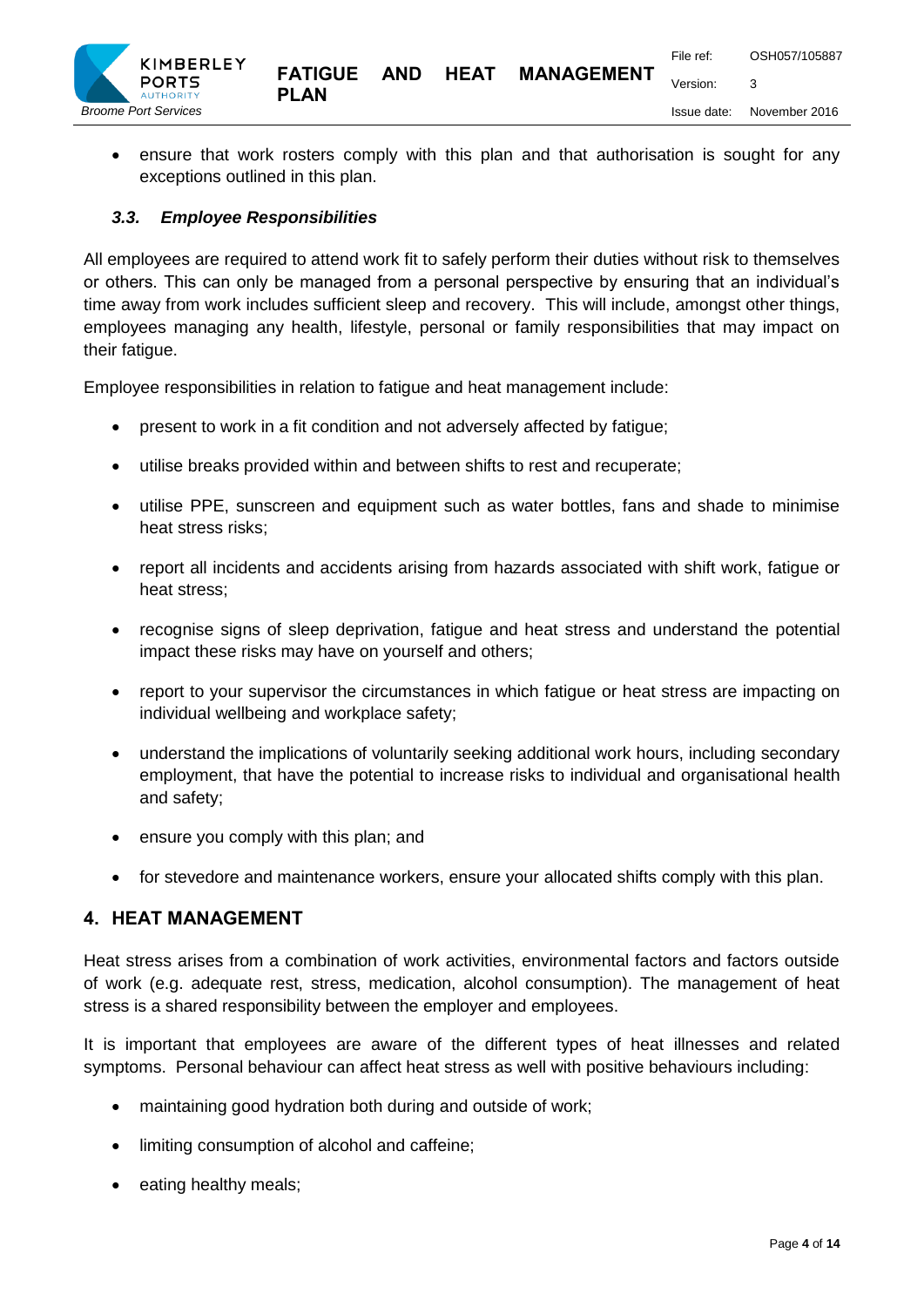

- obtaining adequate sleep levels; and
- good cardiovascular health.

#### *4.1. Identifying Heat Illness*

Employees shall immediately notify their supervisor if they experience any of the symptoms listed below in Table 1.

#### **Table 1: Heat Illness and Causes**

| <b>Heat Illness</b>    | <b>Symptoms/Causes</b>                                                                                                                                                                                                                                                              |
|------------------------|-------------------------------------------------------------------------------------------------------------------------------------------------------------------------------------------------------------------------------------------------------------------------------------|
| Dehydration            | Occurs when the body is depleted of salts and water. Symptoms include<br>extreme thirst or possibly lack of thirst, lower back pain due to kidney<br>malfunction, dry mouth, headache and yellowing of the urine. A dark yellow<br>stream of urine may indicate severe dehydration. |
|                        | Dehydration may not only be caused by prolonged exposure to heat but also<br>excessive exercise, diarrhoea/vomiting, fever and consumption of alcohol,<br>coffee, and soft drinks.                                                                                                  |
| <b>Heat Stress</b>     | Occurs when the body is unable to cool itself sufficiently to maintain a healthy<br>temperature. Normally, the body cools itself by sweating, but sometimes<br>sweating isn't enough and the body temperature keeps rising.                                                         |
| <b>Heat Rash</b>       | Sometimes called 'prickly heat', this is a skin irritation caused by excessive<br>sweating. It looks like a red cluster of pimples or small blisters. It is most likely<br>to occur on the neck and upper chest, in the groin, under the breasts and in the<br>elbow creases.       |
| <b>Heat Fainting</b>   | Results from reduced blood flow to the brain. Heat causes an increase in blood<br>flow to the skin and pooling of blood in the legs, which can lead to a sudden<br>drop in blood pressure. There can be a feeling of light-headedness before<br>fainting occurs.                    |
| <b>Heat Cramps</b>     | Muscle pains or spasms that may occur after strenuous activity in a hot<br>environment, when the body gets depleted of salt and water.                                                                                                                                              |
| <b>Heat Exhaustion</b> | Can develop into heatstroke. Occurs when excessive sweating in a hot<br>environment reduces the blood volume. Warning signs may include paleness<br>and sweating, rapid heart rate, muscle cramps, headache, nausea and<br>vomiting, dizziness or fainting.                         |
| <b>Heat Stroke</b>     | This is a medical emergency. The body's internal systems start to shut down.<br>Profound central nervous system changes can occur such as delirium, coma<br>and seizures. The person may stagger, appear confused, have a fit or collapse<br>and become unconscious.                |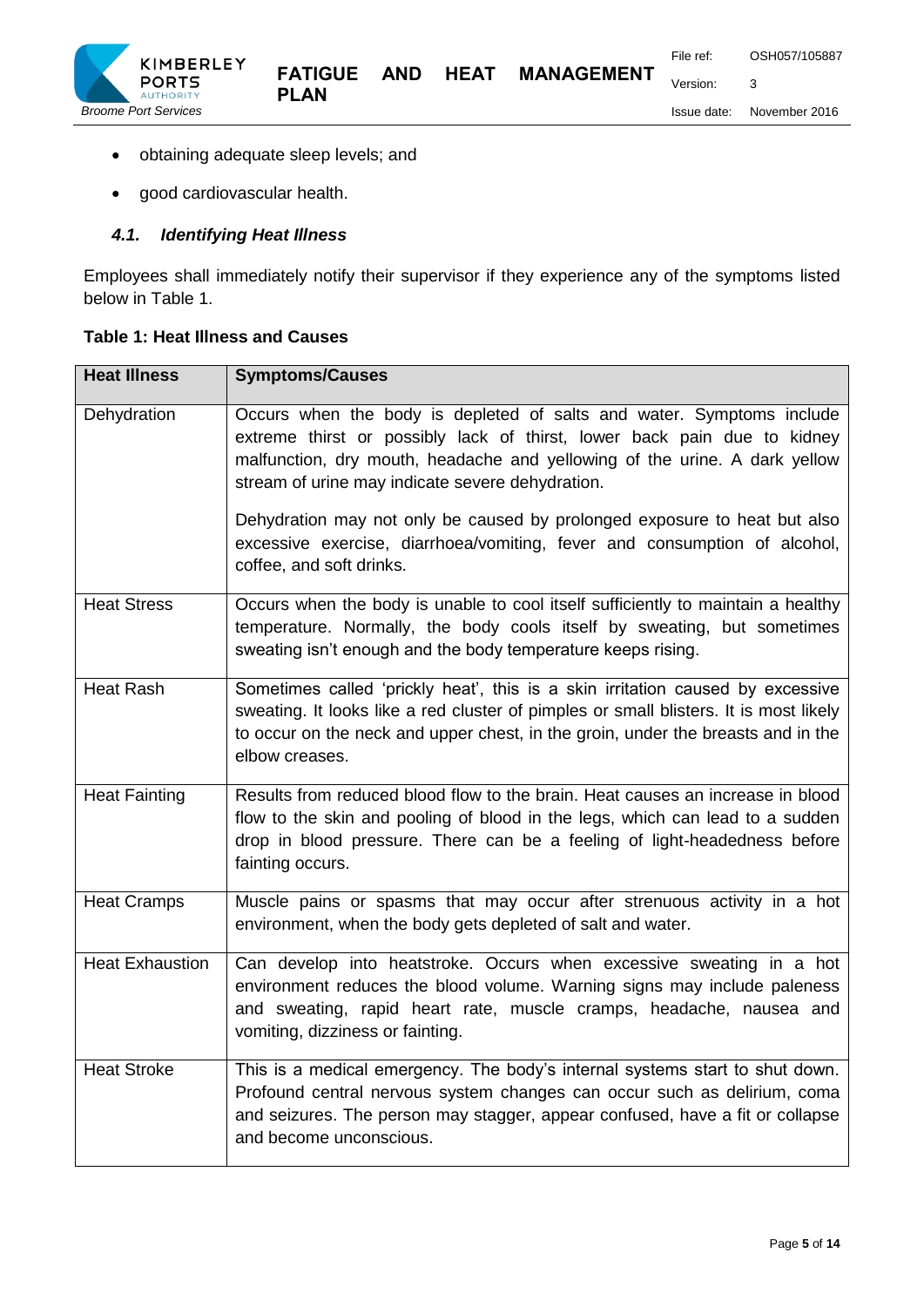# *4.2. Managing Heat Stress*

Management of heat stress requires the following measures to be undertaken:

- assessing environmental and work conditions;
- development of activity specific controls;
- provision of adequate cooling, hydration, and engineering controls; and
- employee awareness about the causes, controls and symptoms of heat illness.

## **Assessing environmental and work conditions**

When assessing the risk of heat stress in relation to a specific activity it is important to take into consideration:

- the weather conditions on the day;
- the location of the work; and
- the type of work being carried out.

All of these will impact the risk of heat stress and determine the types of controls that will be put in place.

# *Identification of activity specific controls*

Depending on the nature and location of work, the following controls may be utilised to reduce the risk of heat stress:

- utilising or installing shade during work activities and during breaks;
- rotating tasks and employees to vary physical activity and reduce potential heat stress;
- where possible scheduling heavy, physical work for the early or cooler times of the day;
- rostering modifications as outlined in this plan, such as extending break periods; and
- using fans in the work area. When working on the vessel, ask the vessel crew if they can provide a fan in the rest area. Alternatively, there are fans available in the maintenance work shop – ask for the masters approval to bring the fan on board and liaise with the vessel crew to find a safe spot for the fan ensuring there are no trip hazards.

## *Provision of adequate cooling, hydration, and engineering controls*

In addition to the controls above, there are a range of other controls in place to reduce the impact of heat stress including:

• Hydration –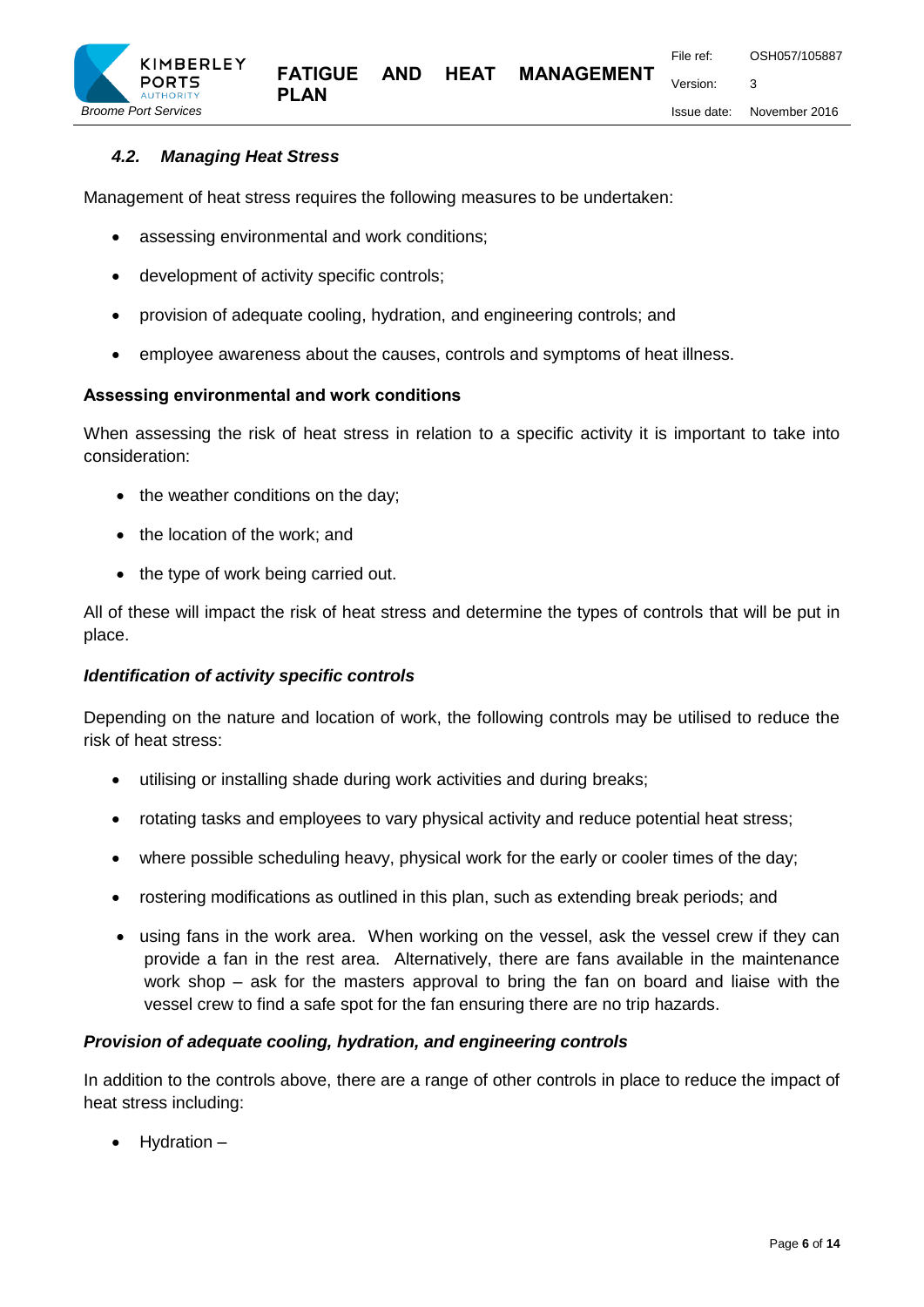

- o KPA provides water esky's to KPA employees, always have your water esky with you when you are working. On hot days, try to drink a cup of water (about 250ml) every 15 to 20 mins;
- $\circ$  ice machines there are ice machines on the wharf and in the maintenance yard;
- PPE use hard hat brims and sunscreen; and
- breaks consider utilising air conditioned spaces when on breaks.

### *4.3. Heat Stress First Aid Procedure*

If an employee has symptoms of heat illness:

- lie casualty down in a cool area;
- loosen tight clothing and remove excessive clothing;
- sponge with cold water;
- give cool water to drink; and
- if the individual vomits or does not recover promptly, seek medical aid.

If an employee has heat stroke:

- follow DRSABCD (Danger, Response, Send for help, Airway, Breathing, CPR and Defibrillator);
- apply ice to neck, groin and armpits;
- call for an ambulance; and.
- if casualty is fully conscious and able to swallow, give fluids

### **5. FATIGUE MANAGEMENT**

Fatigue management is a shared responsibility between the employer and employee as it involves factors that occur both in and outside of the workplace. If you are experiencing fatigue it is important to identify the factors that are contributing to fatigue, discuss any issues with your employer, make changes as required, including sleeping patterns, workloads, rosters and lifestyle behaviours and seek professional help if necessary.

### *5.1. How does fatigue affect safety?*

The safety consequences of fatigue include:

- decreased alertness;
- slowed reaction time;
- poor hand-eye coordination;
- poor communication;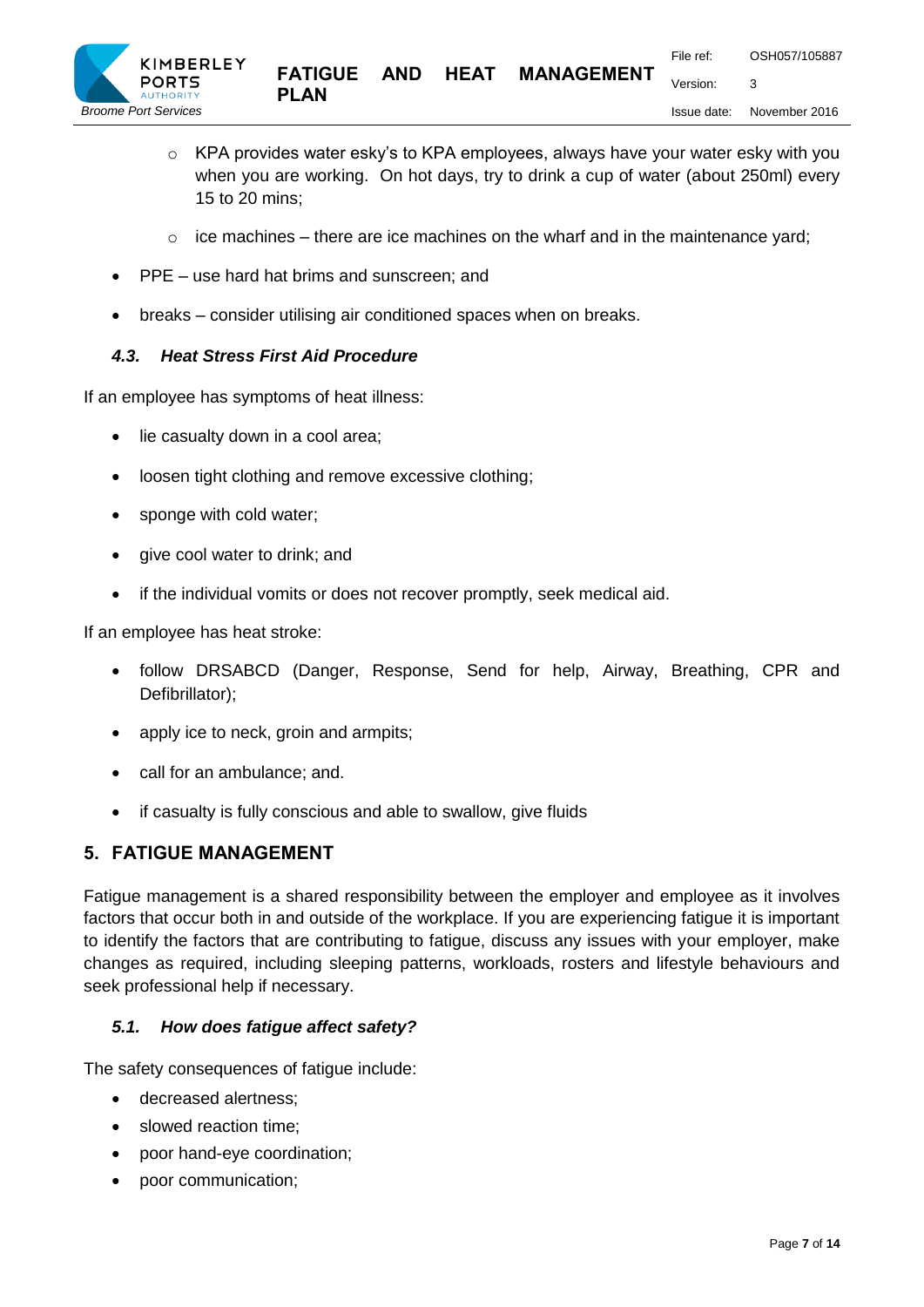**FATIGUE AND HEAT MANAGEMENT** 

File ref: OSH057/105887 Version: 3



Issue date: November 2016

- higher error rates;
- reduced vigilance;
- reduced decision-making ability;
- poor judgement of performance, especially when assessing risks;
- being easily distracted during complex tasks;
- $\bullet$  difficulty responding to emergencies;
- loss of awareness of critical situations; and
- inability to remember the sequence of events.

### *5.2. Identifying Fatigue Hazards*

Fatigue is caused by prolonged periods of physical and/or mental exertion without enough time to rest and recover. Causes of fatigue can result from both features of the work and workplace and from features of a worker's personal life. Employees shall immediately notify their supervisor if they experience any of the symptoms listed in Table 2 below.

The supervisor shall arrange for the employee to have a short break. If the employee feels that they are too tired to continue, the supervisor **shall** make arrangements for the employee to be stood down for the remainder of the shift or working day.

#### **Table 2: Symptoms of Fatigue and Tiredness**

| <b>Symptoms of Fatigue</b> |                                                          | <b>Symptoms of Tiredness</b>                                       |  |
|----------------------------|----------------------------------------------------------|--------------------------------------------------------------------|--|
|                            | <b>Headaches</b>                                         | <b>Drowsiness</b><br>$\bullet$                                     |  |
|                            | Muscle aches                                             | Short temper                                                       |  |
|                            | Breathing and digestive problems                         | <b>Blurred vision</b>                                              |  |
|                            | <b>Distraction</b>                                       | Difficulty keeping eyes open                                       |  |
|                            | <b>Nervousness</b>                                       | Head nodding                                                       |  |
|                            | Impaired decision making                                 | Resting the head on a surface                                      |  |
|                            | Slow motor skills/reflexes                               | Excessive yawning                                                  |  |
|                            | Short term memory problems                               | Changes in voice alertness on the two-way<br>radio                 |  |
|                            | Reduced capacity to engage in effective<br>communication | Poor judgement when operating equipment                            |  |
|                            |                                                          | Arriving at a destination and not<br>remembering how you got there |  |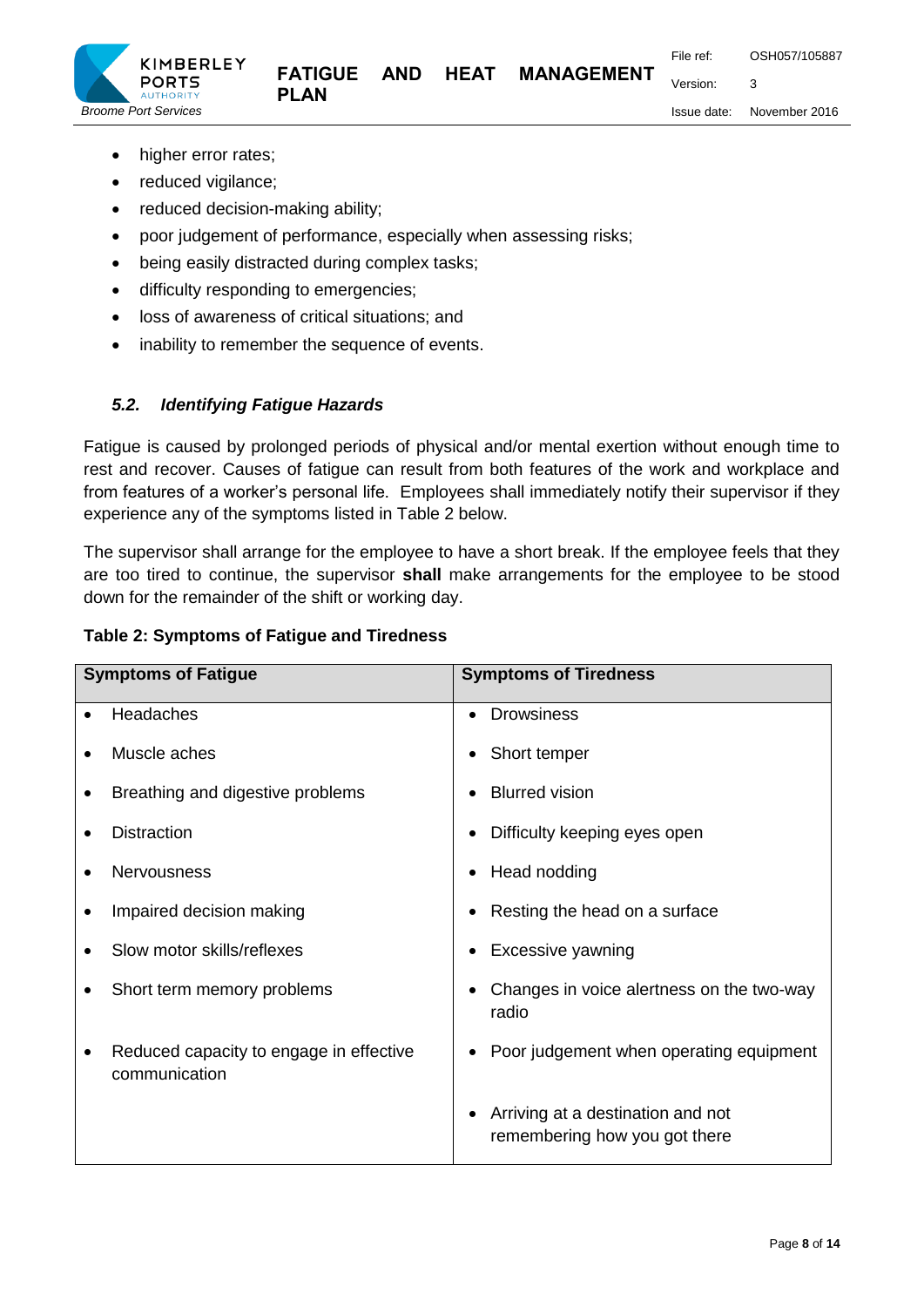

### *5.3. Self-Identify*

All employees are responsible to present fit for work. Employees who believe they are unfit for work due to fatigue, either caused by their existing work roster or from difficulty managing their activities or lifestyle, should self-identify. Employees who do self-identify are to advise their supervisor immediately.

If the need to self-identify occurs frequently (e.g. two or more times in a month), the employee must discuss their difficulties with their Manager to identify any potential roster or workload/scheduling problems, the possible need to seek professional advice on contributory medical problems or on the management of their social life, family responsibilities and relationships.

Individuals may need to consider the following when managing their fatigue:

- managing the hours of work for multiple jobs or secondary employment; and
- managing external factors that may impact on their ability to carry out their work duties.

### *5.4. Office Work and Office workers*

KPA office workers in general work regular office hours, however, any out of hours work is to be taken into consideration as part of fatigue management. Any fatigue concerns or risks must be raised with the relevant manager.

### *5.5. Job Design, Work Scheduling and Planning*

The key to managing fatigue successfully is ensuring that workers have sufficient time between shifts/work.

To minimise the potential for fatigue hazards in the workplace, consider the following when undertaking and planning tasks:

- use plant machinery and equipment that eliminates or reduces the mental and physical demands of the job;
- do not exceed 3 hours of continual use of plant machinery that involves high levels of mental and physical demands without a break, e.g. crane operations;
- redesign the job to include a variety of mental and physical tasks;
- introduce job rotation to reduce mental and physical fatigue, e.g. alternate between working in the hold and on the wharf;
- optimise and increase rest periods during extreme heat and humidity periods in liaison with the relevant Manager;
- increase the amount of variation in work tasks to reduce repetition, e.g. swap roles with a member of your team;
- for employees using computers, vary office screen-based work between sitting and standing;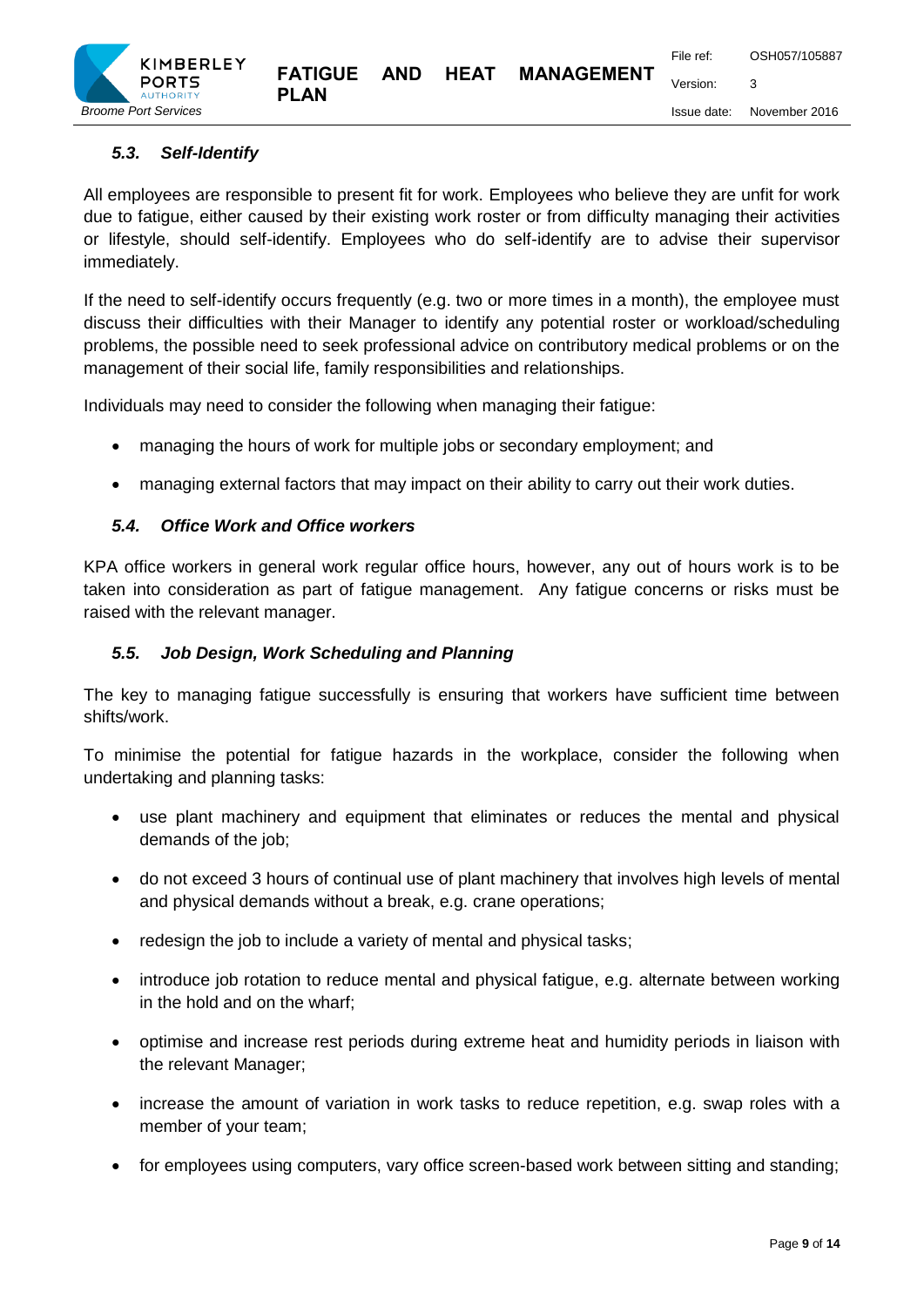- consider other potentially limiting factors such as age, current or pre-existing injuries, general health condition;
- where possible, reduce the time spent doing mentally and physically demanding work; and
- ensure there are adequate numbers of people and resources to do the job without placing excessive demands on personnel.

In addition to the above, when rostering work for KPA stevedores the following must be taken into consideration:

- where possible, establish shift rosters ahead of time and avoid sudden changes of shifts to allow employees to plan leisure time;
- appropriate supervision during periods of low alertness;
- set standards and allow time for communication at shift changeover;
- for any ships crane operations there should be at least 2 operators rostered on to allow for tasks to be alternated;
- casing vessel shifts to be restricted to 10hrs, unless approved by the Operations Manager (or their delegate)
- during the wet season the weather, type of vessel and cargo will be taken into consideration when rostering and working hours may be restricted;
- consider the time of day effect when rostering and remember that disrupting the body's circadian rhythms can cause fatigue and affect performance. Schedule safety critical work outside low body clock periods i.e. between 0200h-0600h; and
- avoid morning shifts starting before 6am where possible.

#### *5.6. Night work and rest break guidelines*

For night shifts the following guidelines apply:

- take into consideration the type of vessel, cargo and external factors such as weather;; and
- ensure fatigue risks are considered when rostering sequential night shifts.

For breaks between shifts the following guidelines apply:

- 10 hour break between hours worked unless approved by the Operations Manager or Engineer (or their delegate);
- Shifts not to exceed 12 hours. Any work beyond 12 hours requires approval by the Operations Manager or Engineer; and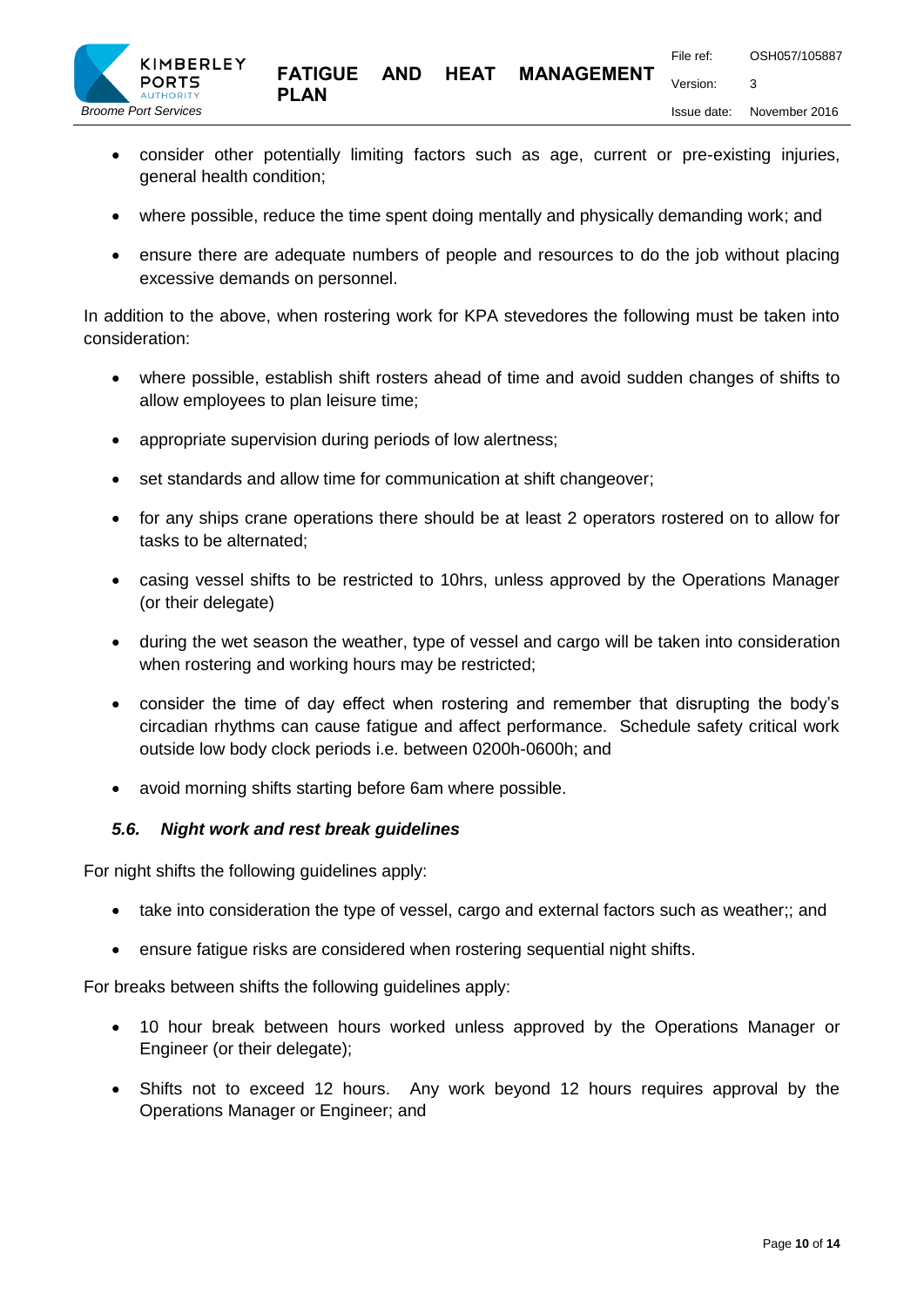

### *5.7. Stevedore Days Off*

A minimum of 2 days off (i.e. not working) is required within each 14 day period. Note: days off do not need to be taken consecutively.

**Exceptions –** No exceptions to any of the limits above will be made without the approval of the Operations Manager or Engineer (or their delegate).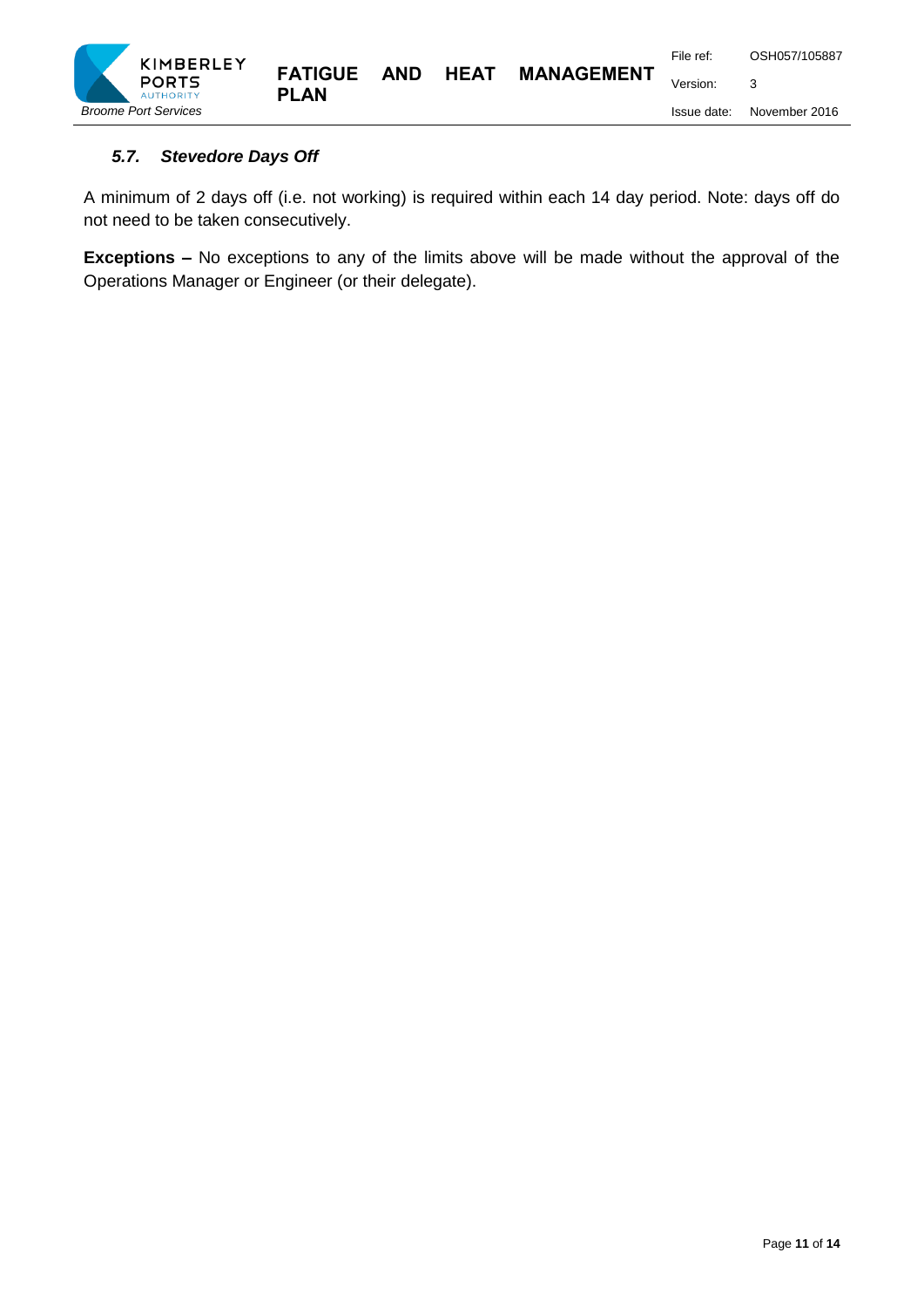

## **STANDARD OPERATING PROCEDURES FATIGUE MANAGEMENT PLAN**

File ref: OSH057/105887 Version: 3

Issue date: September 2016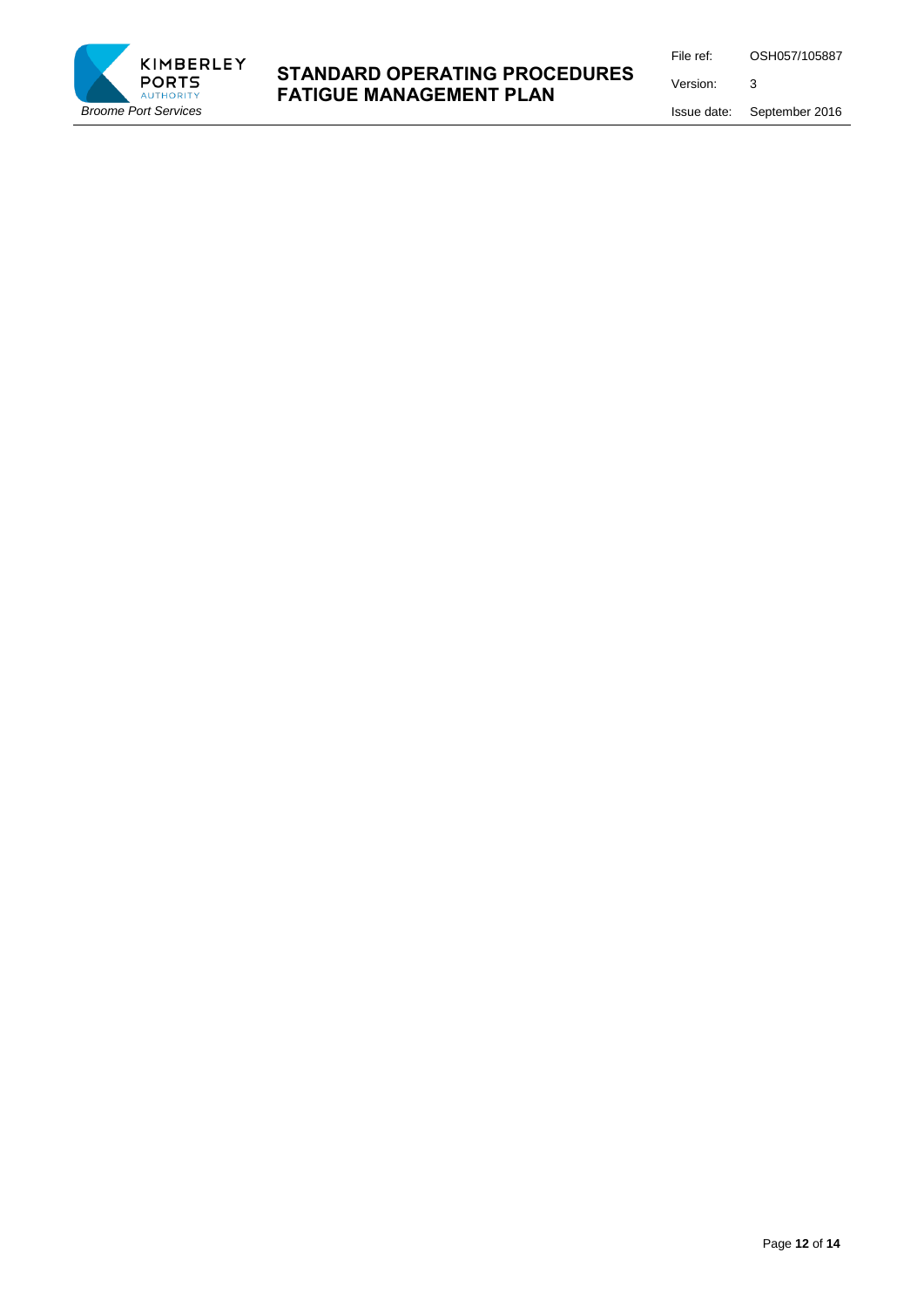

## **ACKNOWLEDGEMENT**

### **This written assessment MUST be completed by KPA employees to ensure a good understanding of the Fatigue Management Procedure.**

**INSTRUCTIONS:** All questions **MUST** be answered correctly; incorrect answers will require you to demonstrate your understanding to the HSE Officer or delegate. Read each question carefully and tick the answer that is CORRECT and fill in where indicated. Pass mark is 100% correct.

#### Questions:

#### **1. Fatigue can be either**

- A) Work related
- B) A combination of work and non-work related
- C) Non-work related
- $\Box$  D) All of the above

#### **2. Employees have an obligation or responsibility to manage their own fatigue.**

 $\Box$  True  $\Box$  False

#### **3. Employees who self-identify as fatigued or heat stressed at work are to advise:**

- $\Box$  A) No one
- $\Box$  B) Their supervisor immediately
- $\Box$  C) Anyone in close proximity
- D) Permanent employee

#### **4. With reference to fatigue management, employees have an obligation to present to work:**

- $\Box$  A) On time and ready for their respective shift
- $\Box$  B) Wearing appropriate personal protective clothing
- $\Box$  C) In a fit condition and not adversely affected by fatigue
- $\Box$  D) If they feel unwell and fatigued